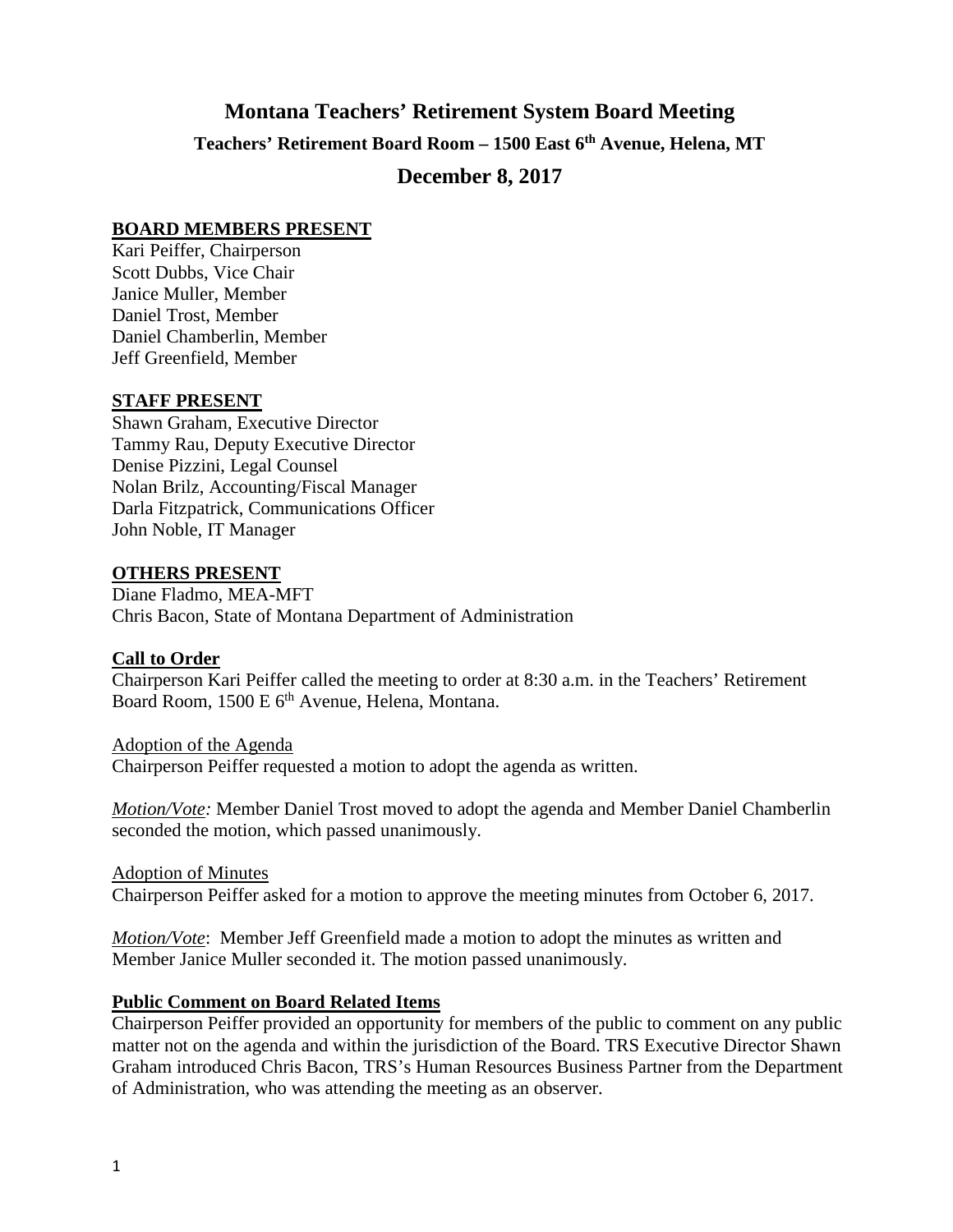# **M-Trust Phase III Schedule Update**

Mr. Graham stated the M-Trust Phase III project schedule has been extended by 2 ½ months, and will use up much of the contingency but currently is projected to come in just under budget. The first enhancement implemented in Phase III improved the way in which "person" records are created and maintained, especially with respect to members' beneficiary information. TRS Deputy Director Tammy Rau explained this change was complex and required more testing time than originally planned, but the result is a better and more efficient system.

Ms. Rau and Mr. Graham summarized the status of other enhancements in this phase and explained that some planned enhancements, such as the ability for active members to designate beneficiaries online, involved more complex analysis of security and business requirements than anticipated. However, this effort will help lay the groundwork for other online processes.

While additional delays could require an increase in the overall budget request for Phase III, some costs such as software development are fixed. Chairperson Peiffer expressed appreciation for the work done so far and is pleased to have invested in something that helps TRS.

## Public Comment

There was no comment from members of the public. TRS Accounting/Fiscal Manager Nolan Brilz thanked members of the Board for their support of the M-Trust project and stated the new system has improved efficiencies in his area (wage and contribution reporting).

# **TRS Building**

# NewFields Pre-Renovation Report

Mr. Graham previously had notified members of the Board that the Health Care and Benefits Division is no longer interested in trading physical locations with TRS. One reason is the cost of removing asbestos-containing materials from the TRS building, which is over 45 years old. Mr. Graham reviewed the NewFields Inspection Service pre-renovation report and results of asbestos testing performed in September. Certain materials that tested above allowable thresholds, such as ceiling tiles, vinyl tiles under carpeting, and drywall joint compound, are stable now but would need to be removed by asbestos abatement professionals if renovations would disturb those surfaces.

## Board Discussion

Mr. Graham and members of the Board briefly reviewed the various remodeling options discussed in earlier meetings and agreed that asbestos remediation is a priority regardless of whether TRS decides to sell, lease, or occupy the building. It would cost approximately \$400,000 (including remediation) to reconfigure the building to suit TRS's needs well into the future. TRS staff would need to relocate temporarily while that work is done, and Mr. Graham stated the Department of Administration does have space available in various buildings.

Legislative approval is required for renovations exceeding \$150,000, so a proposal would need to be submitted to the 2019 Legislature. While approval would not be required from the Land Board to sell the building, Mr. Graham indicated it is recommended.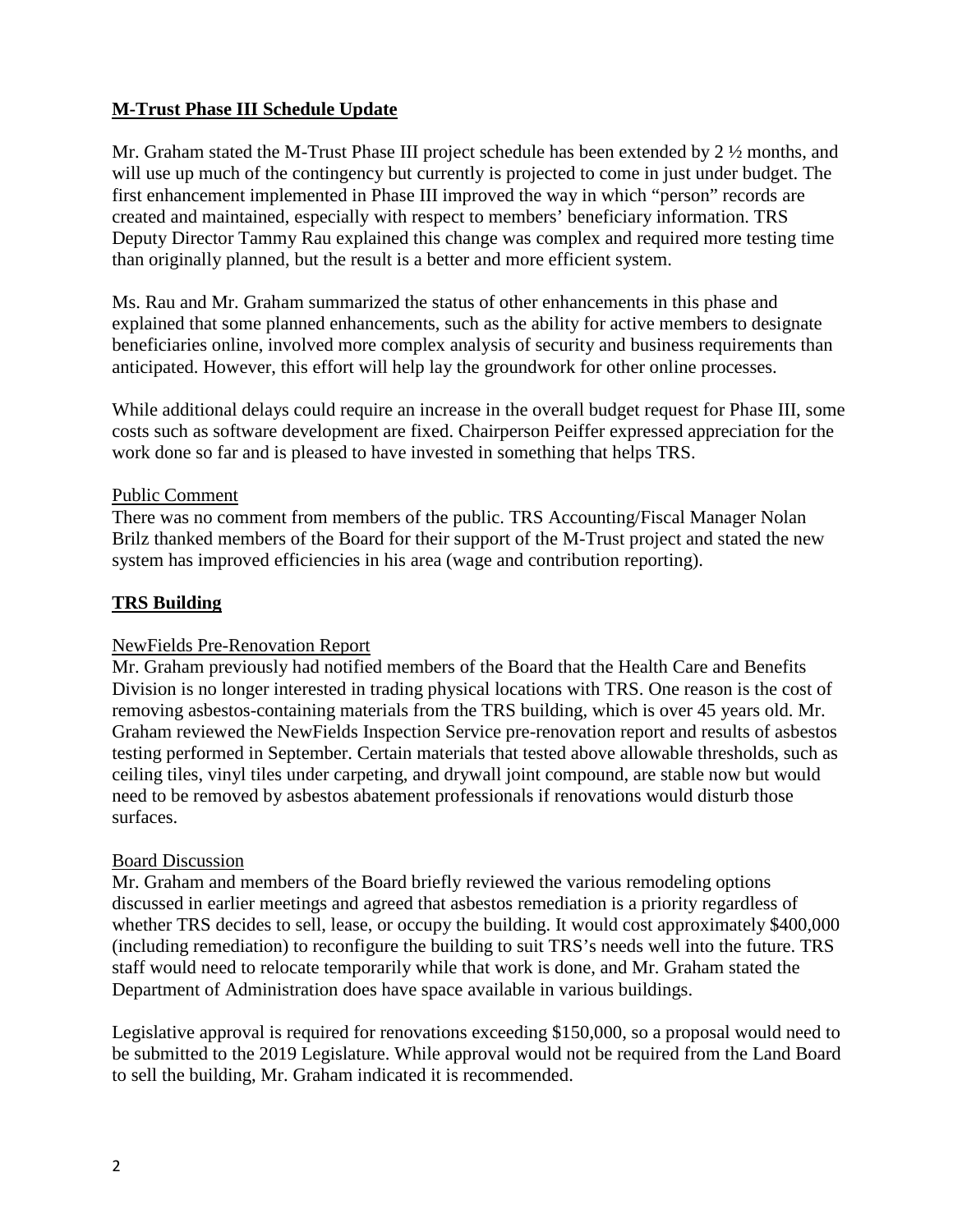*Motion/Vote*: Member Greenfield moved to authorize TRS to develop a proposal for the 2019 Legislature to seek approval for remodeling the building. Member Chamberlin seconded the motion. In further discussion on the matter, Vice Chair Dubbs stated that he prefers a remodeling plan that would not only work for TRS but that would appeal to other state agencies as potential tenants or buyers. Chairperson Peiffer agreed and indicated TRS needs a workspace that meets its needs, whether in this building or elsewhere. The motion passed unanimously.

## Public Comment

Diane Fladmo of MEA-MFT supports the Board's efforts to provide a productive, safe workspace for employees.

## **Executive Director's Report**

## Staff Update

Mr. Graham announced TRS is now fully staffed. Jessica Stevens was hired in the open Retired Payroll position and brings extensive experience in banking and credit unions to TRS.

## 2017 Special Session Update

Mr. Graham stated that no legislation was passed during the special session that affects TRS directly. Senate Bill 4 directed the Board of Investments to charge a 3% management fee on funds with assets over \$1 billion to fill state budget gaps, and newspaper articles may have suggested funds could be taken from the retirement systems. Mr. Graham was asked to provide analysis on the bill. Because it specifically applies to funds with no unfunded liability and is scheduled to sunset July 1, 2019, he determined the bill has no effect on TRS.

## SAVA Update

The SAVA committee meeting scheduled for November 2017 was postponed due to the special session. As required by state law, Mr. Graham will present the results of TRS's actuarial valuation to SAVA at their rescheduled meeting in January and to the Legislative Finance Committee next week.

#### BOI Update

Mr. Graham presented the TRS actuarial valuation to the Board of Investments on November 15. The BOI seemed pleased with the results and no concerns were raised. This was the meeting at which the BOI was to discuss asset allocation for each of the retirement systems. The investment staff offered three options; Member Greenfield will discuss those in the next agenda item.

#### Public Comment There was no comment.

#### **Administrative Business**

#### Investment Report

Member Greenfield provided a document obtained at the November BOI meeting that shows a monthly snapshot of all funds managed by BOI. He explained that the BOI sets a range for the percentage of assets to be invested in different investment types, and while the BOI voted to revise some of these ranges, they did not change the asset allocations themselves. Mr. Greenfield noted there was some discussion of reducing risk for the Judges' retirement fund, which is 157%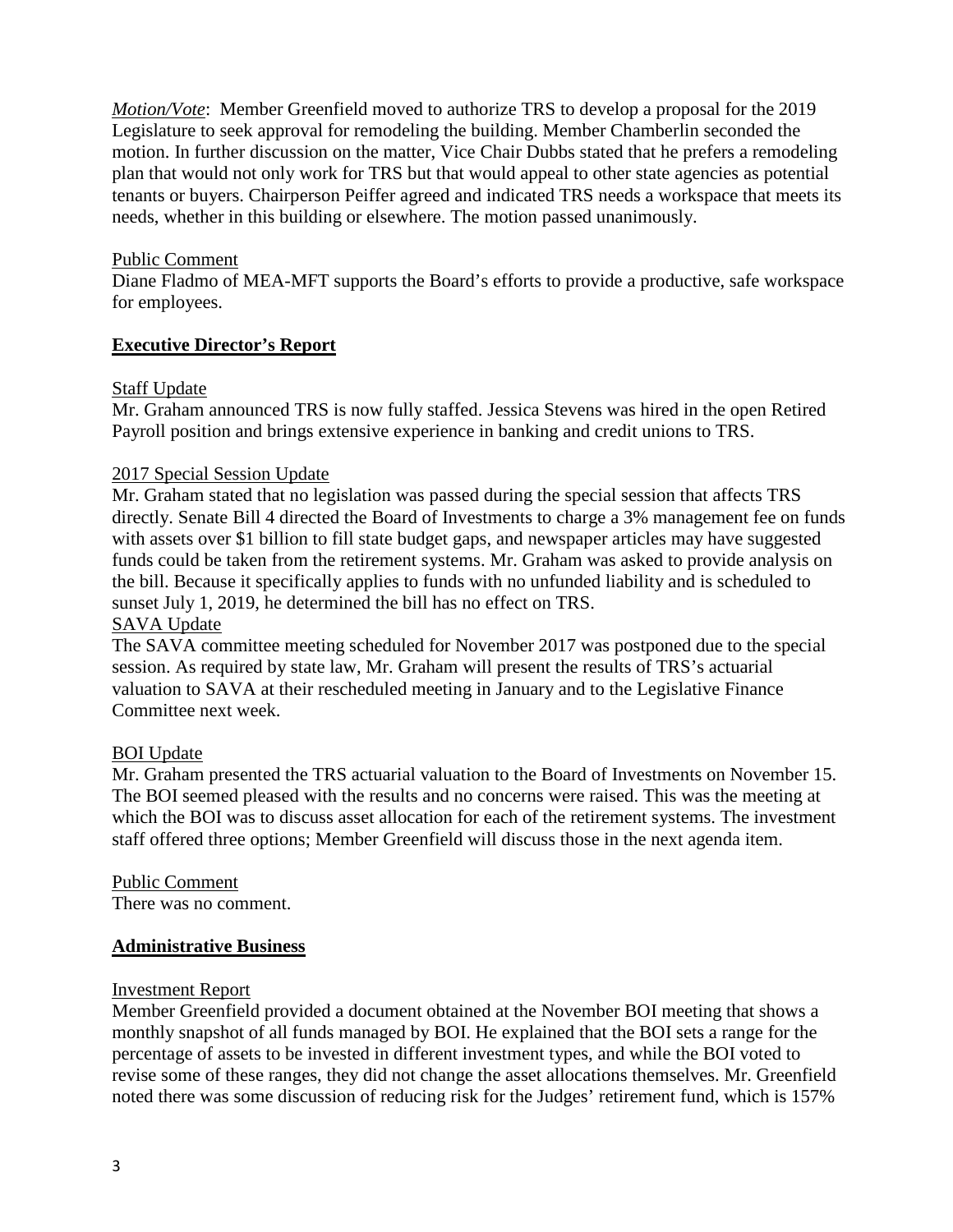funded, and thus potentially reducing investment income. However, it was determined to keep the Judges' asset allocation similar to the other retirement plans.

Mr. Graham pointed out the TRS board sets the actuarial assumption while BOI is responsible for asset allocation. Because TRS has an unfunded liability, the current level of risk is appropriate to achieve the expected rate of return. Cavanaugh Macdonald Consulting will start work on TRS's experience study this month, which will project future liabilities and help the Board determine whether to change the actuarial assumption.

Members of the board thanked Member Greenfield for providing the BOI snapshot document. As discussed in the October TRS board meeting, Mr. Graham has requested the BOI provide more information about the value of TRS assets in its quarterly reports. The Board agreed it would prefer to see the up-to-date investment numbers more frequently than once per year.

## Financial Statements and Budget Reports

Mr. Brilz reminded the board that the balance sheet reflects the BOI's shift to CAPP. TRS still books expenses (payments to members) each month, even though BOI no longer books revenue monthly, so these amounts will continue to appear out of balance until the end of the year. Member Trost suggested Mr. Brilz could add a "memo" line showing the estimated asset amount discussed earlier. Mr. Graham stated he agreed with this suggestion as long as the board understands no revenue actually will have been booked in SABHRS. Mr. Brilz will confer with BOI to ensure the estimated amounts are meaningful for the TRS board.

He reported TRS's Consolidated Annual Financial Report (CAFR) is complete and he should receive the audit opinion very soon. He reminded board members they can review public information about investments on the BOI website if they have questions. Finally, he reviewed the M-Trust budget and regular TRS operating budget; no concerns were raised.

# P2F2 Annual Conference Report

Mr. Brilz reported there have been no major changes to GASB that affect TRS. He attended a panel discussion about how other states have managed electronic signatures and online processes; their experiences might be helpful to us during M-Trust Phase III.

## NCTR Annual Conference Report

Mr. Graham and Member Greenfield attended the conference in October. Cybersecurity continues to be a focus. Experts report a 250% increase in ransomware, by which hackers obtain or block access to an organization's data and demand payment to restore access. The average amount is low, around \$1,100, but the best defense is to keep good backups and avoid paying it. Such a breach would require notification to all members. Ms. Pizzini stated TRS executes Third Party Agent agreements with indemnification clauses for outside entities who access any TRS data.

## Out of State Travel Request

Ms. Rau did not attend the Government Finance Officers' Association (GFOA) conference in 2017 due to M-Trust project timelines but she would like to attend in 2018. She presented the estimated travel and conference costs.

*Motion/Vote*: Member Muller moved to approve Ms. Rau's request to attend the GFOA conference. Vice Chair Dubbs seconded the motion, and it was approved unanimously.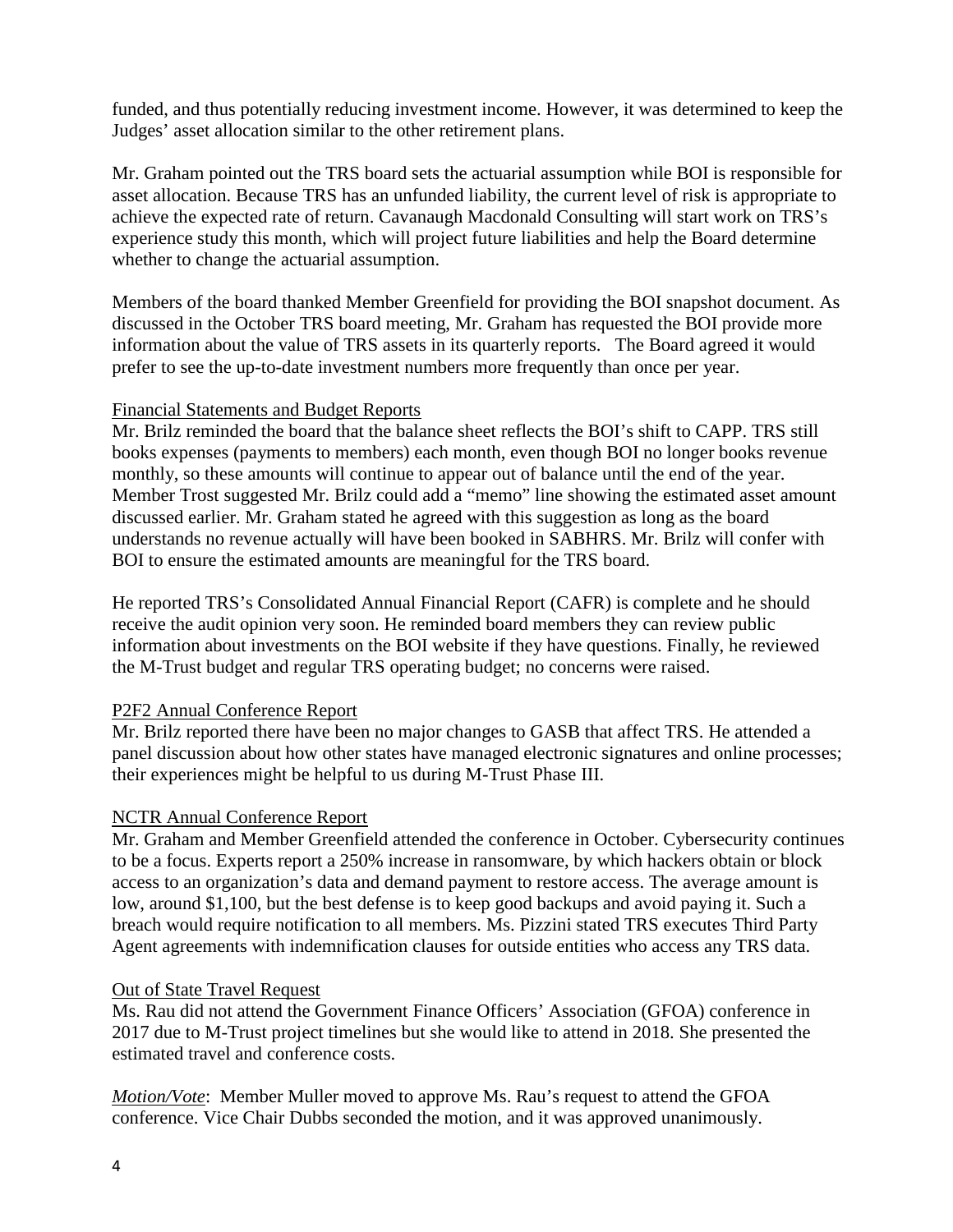## Next Meeting Date

The next meeting date is February 16, 2018. One change was made to the 2018 schedule, moving the September 28 meeting to October 5, 2018.

Public comment There was no comment.

## **Applications and Benefit Adjustments**

Ms. Rau reported that TRS staff closed out 54 retirement applications since the October board meeting. This included an application for a longtime teacher in Anaconda who had 65.68 years of service credit, by far the most in the history of TRS.

## **Legal Counsel's Report**

Chief Legal Counsel Denise Pizzini reported that the Zabrocki matter is still the only contested case. Mr. Zabrocki had been fully briefed by the end of October and Ms. Pizzini expects the hearings examiner to make a determination very soon. Mr. Zabrocki then would have the right to submit exceptions to the findings and to request oral arguments in front of the board, possibly at the February 2018 board meeting.

Ms. Pizzini stated TRS is beginning to review its statutes, administrative rules and policies in preparation for the 2019 legislative session. She mentioned the federal tax overhaul working its way through Congress could affect public pension plans. For example, state governments historically have not been subject to taxes on unrelated business income, but this could change. Mr. Graham stated the BOI also is aware of this and will watch for changes that affect us.

# **Board and Staff Training**

Ms. Pizzini provided each board member a copy Board Member Per Diem Election Form and explained that TRS board members dually employed by a public entity may not receive both a per diem payment from TRS and salary from their employer for their time working on behalf of TRS. Each board member completed and turned in the annual election form.

Ms. Pizzini then reviewed the TRS Ethical Conduct and Conflict of Interest policy with board members. While TRS ensures its policy mirrors the State of Montana's policy for employees, TRS maintains its own policy because board members have additional responsibilities as fiduciaries of TRS. Ms. Pizzini reviewed the policy in detail with the Board. Ms. Pizzini reminded board members they always must act in the best interest of TRS members. Any potential conflict must be reported to TRS legal counsel. In some cases, a potential conflict can be avoided by, for example, abstaining from certain votes but in other cases the appropriate action may be for the member to resign from the board.

Each board member was asked to complete, sign and return the annual conflict-of-interest questionnaire no later than the February 16, 2018 meeting.